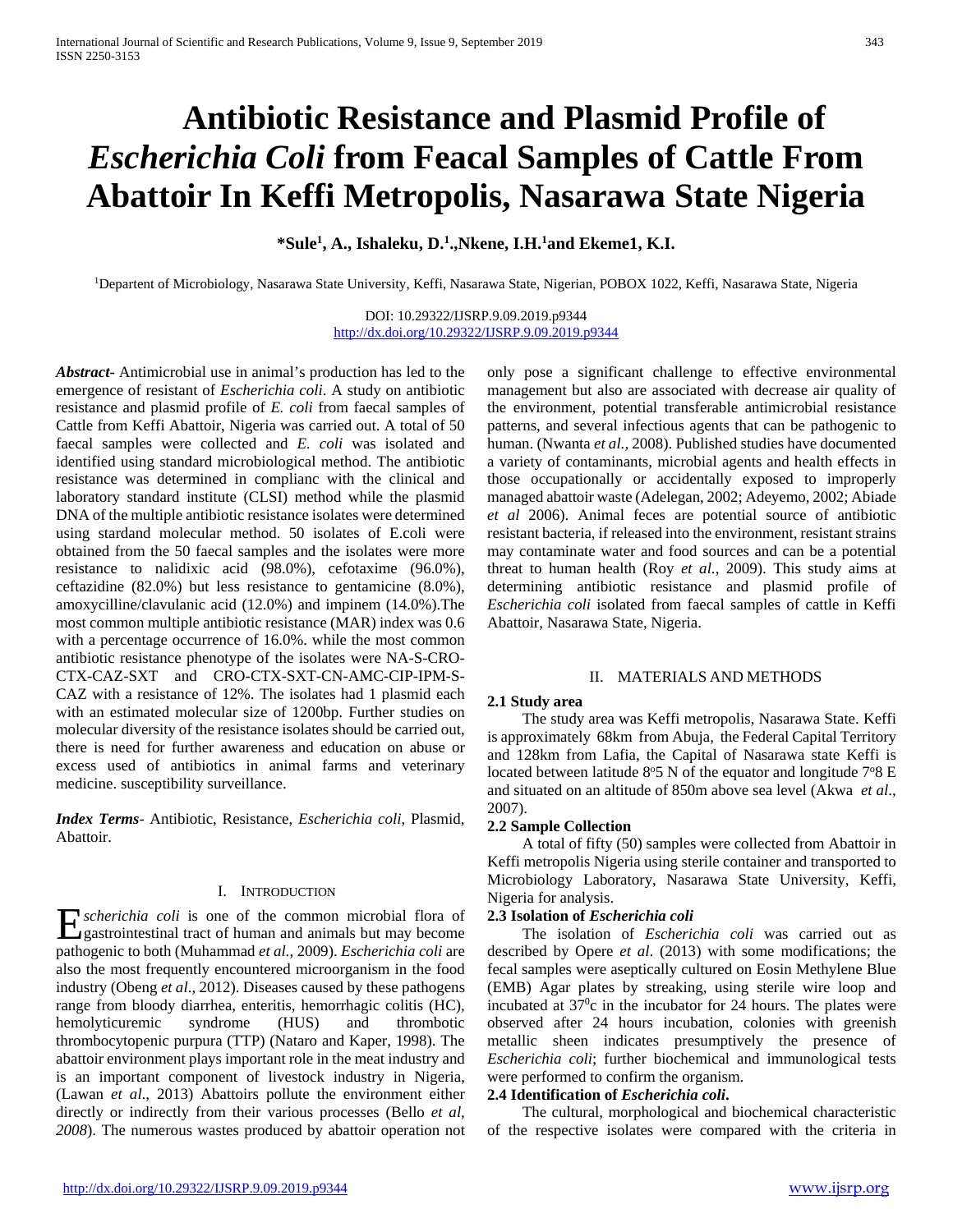Bergey's manual of Determinative Bacteriology (1994). The biochemical test used in the identification and characterization of the isolates include: gram staining, indole production, methyl red –Voges Proskauer and Citrate utilization, test.

### **2.5 commercial kit (KB003H125TM** *)* **Identification of**  *Escherichia coli*

 The suspected *E. coli* isolates that were Gram negative, rod shape, idole positive, methyl red positive, citrate and vogesproskauer negative were further identified using KB003H125TM kits following the manufacturer instructions as follows; 2-3 pure colonies of suspected organism was transferred 5ml of sterile normal saline and the turbidity of the suspension was adjusted to the turbidity equivalent to mcferland 0.5. The kits was aseptically open by sealing off the sealing foil and 50µl of the subject inoculums was inoculated in each well of the kit and the kit was seal off using the sealing foil and incubated at 37°C for 18h. after 18h incubation 2-3 drops of reagent R036 and 1 drop of R015 was added into the well 6, 2-3 drops of R0029 and 1 drops of R030 was added to well 9; 1-2 drops of 1007 reagent was added to well 10 and finally 1-2 drops of R008 was added to well 11. The results was read and interpreted as per the standard given in the identification index.

### **2.6 Antibiotics Susceptibility Testing**

 The antibiotics susceptibility test of the isolates was carried out using Kirby-Baeur disk diffusion method with some modifications as described in Clinical Laboratory Standard Institute manual (CLSI, 2012). The antibiotic disks were firmly placed on the sterile Muiller Hinton Agar (MHA) plates seeded with test organisms, standardized to 0.5 MacFarland's standard (equivalent to  $10^5$ Cfu) and incubated at  $37^{\circ}$ C for 24 hours. Diameter of zones of inhibition was then measured to the nearest millimeter and reported in accordance with the antimicrobial susceptibility breakpoint.

### **2.7 Determination of Multiple Antibiotic Resistance (MAR) Index**

### **Determination of Multiple Antibiotic Resistance (MAR) Index**

 The MAR index was determined for all isolates resistant to at least two of the antibiotics tested as follows (Ngwai *et al.*, 2014):

MAR Index  $=$  No. of antibiotics isolate is resistant to No. of antibiotics isolate is exposed to

### **2.8 Plasmid Profile of Multiple Antibiotic Resistance Isolates**

### **2.8.1 Plasmid DNA Extraction**

 The isolates with MAR index 0.6 were subjected to plasmid DNA isolation using Inqaba Biotec West Africa Ltd provided Bacterial plasmid MiniPrepTM Kits (Code No. ZR D6005, made in USA by Zymo Research) Following the manufacturer specification. Each isolate was inoculated into 10ml Luria-Bertani (LB) broth incorporated with appropriate selection antibiotic and incubated for 16hours at 37°C while shaking at 200-250rpm. The bacterial culture was harvested by centrifugation at 8000rpm in a microcentrifuge (Model 5417R) for two minutes at room temperature. The supernatant was decanted and all remaining medium removed. The pelleted cells were resuspended in 250µl of resuspension solution and transferred to microcentrifuge tube.

Exactly 250 µl of lysis solution was added and mixed thoroughly by inverting the tube 4-6 times until solution was viscous and slightly clear. This were followed by adding 350 µl of neutralization solution and mixed by inverting the tube. Centrifugation was carried out at 10000rpm for five minutes to pellet cell debris and chromosomal DNA. The supernatant was transferred to GeneJET spin column by decanting.

 Centrifugation was carried out for one minute and the flowthrough was discarded. Wash solution of 500 µl was added to the column and centrifuged for 30 to 60 seconds, flow-through was discarded and column placed back into collection tube. The wash procedure was repeated to avoid residual ethanol in plasmid preps. The Gene JET spin column was transferred into fresh 1.5 ml micro centrifuge tube and 50µl of elution buffer was added to the center of the column to elute plasmid DNA. This was incubated for 2 minutes at room temperature and centrifuged for 2 minutes. The purified plasmid DNA was stored at -20°C for further studies.

### **2.8.2 Detection of number and sizes of Plasmid DNA (Agarose Gel Electrophoresis)**

 One per cent (1.0%) agarose gel (Schwarz/Mann Biotech) was used to resolve DNA fragment. This were prepared by combining 1g agarose in ten times concentration of tris-borate ethylene diamine tetraacetate (10ml 10XTB-EDTA) buffer and 90ml sterile distilled water in 250ml beaker flask and heating in a microwave ( Townson/Mercer Ltd. Croydon, England) for 2 minutes until the agarose is dissolved (Moore *et al*., 2002).

Exactly 0.5 µl of Ethidium bromide were added to the dissolved agarose solution with swirling to mix. The gel was then poured onto a mini horizontal gel electrophoresis tank and casting combs were inserted. The gel was allowed to gel for 30 minutes. The casting combs were carefully removed after the gel had solidified completely. One times concentration (1X) TBE buffer was added to the reservoir until it covered the agarose gel. Precisely 0.5 µl of gel tracking dye (bromophenol blue) was added to 20 µl of each sample with gentle mixing. The samples were loaded onto the wells of the gel at a concentration of 20  $\mu$ l, the mini horizontal electrophoresis gel setup will be covered and electrodes connected. Electrophoresis was carried out at 100-200mA for one hour. At the completion of electrophoresis, the gel was removed from the buffer and viewed under UV-transilluminator (302nm) (Vilber Lourmat, Germany). The band pattern of DNA fragments were photographed with a Polaroid camera and documented using electrophoresis gel documentation system.

### III. RESULT

### **Isolation and Identification of** *Escherichia coli*

 The cultural, morphological and biochemical characteristics of *Escherichia coli* isolated from faecal matter obtained from Abattoir in Keffi metropolis, Nigeria as shown in Table 1. **Occurrence of** *Escherichia coli*

 Out of fifty (50) samples of faecal matter from Abattoir obtained, 100% of *Escherichia coli* were isolated from the faecal samples as given in table 2.

### **Antibiotic Resistance**

 The *Escherichia coli* isolated from feacal samples from Abattoir in Keffi metropolis were highly resistance to nalidixic acid, cefotaxine, ceftazidine, streptomycine and ceftriaxone, sulphamethoxazole/trimethoprim and with percentage resistance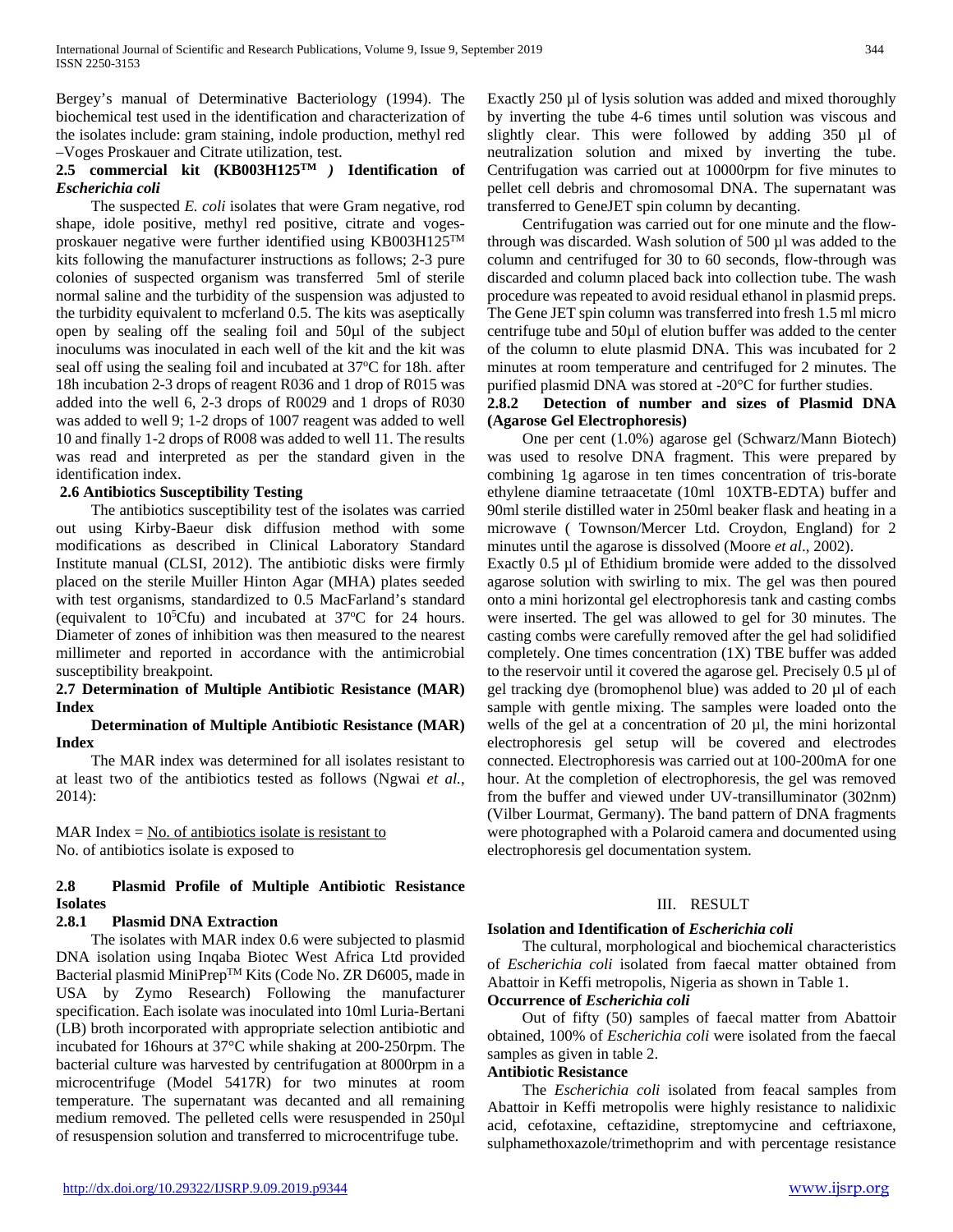of 98.0%, 96.0%, 82.0%, 65.0% 40%, and 40% but less resistance to ciprofloxacin and, amoxicillin/clavulanic acid, imipenem and gentamicin with percentage resistance of 36.0%, 12%, 14.0% and 8% as shown in Table 3.

### **Antibiotic Resistance Pattern**

 The antibiotic Resistance pattern of *Escherichia coli* isolated from faecal matter of Abattoir in Keffi metropolis as shown in table 4. The *E. coli* isolates were distributed into different antibiotic resistant pattern and the most common pattern was NA-S-CRO-CTX-CAZ-SXT and CRO-CTX-SXT-CN-AMC-CIP-IPM-S-CAZ with a resistance of 12% as shown in Table 4.

### **Multiple Antibiotic Resistance (MAR) index**

 The MAR index of *Escherichia coli* isolated from faecal matter from Keffi Abattoir as shown in Table 5. all the *Escherichia coli* isolates were MAR isolates with MAR index of  $\geq 0.2$  and the most common MAR index was 0.6 and percentage of it occurrence was 8(16.0%) as shown in table 5.

### **Plasmid profile of Antibiotic Resistance of** *Escherichia coli* **4.1.6 Plasmid profile of Antibiotic Resistance of**  *Escherichia coli*

 The agarose gel electrophoresis resolution of plasmid DNA from multiple antibiotics resistant *E. coli* isolates with MAR index of 0.6 showed that Lanes p1, p2, p3, p4, p5, p6, p7 and p8 of test *E.coli* isolates displayed one plasmid each with the same molecular weights of 1200bp as shown (Plate 1) .

### **Table 1:Cultural Morphological and Biochemical characteristics of** *Escherichia coli* **Isolated from Faecal Matter in Abattoir Keffi Metropolis, Nigeria**

| Cultural<br>characteristics                                                                                           | Mophological<br>characteristics<br>GramReaction<br>morphology | Biochemical characteristics<br>Ind Mr Vp CT ONPG Orn Ur Nt H <sub>2</sub> S Mal | Inference |
|-----------------------------------------------------------------------------------------------------------------------|---------------------------------------------------------------|---------------------------------------------------------------------------------|-----------|
| Pinkish<br>colonies<br>on<br><b>MCA</b><br>and<br>greenish<br>metallic sheen<br>colonies<br><sub>on</sub><br>EMB agar | - rod shape                                                   | $\overline{\phantom{a}}$                                                        | E. coli   |

-  $=$  negative;  $+$   $=$  Positive; ind  $=$  Indole; mr  $=$  methyl red; V $=$  Voges Proskauer; CT  $=$  Citrate; orn  $=$  ornithine; onpg  $=$  ur  $=$  urease;  $Nt = nitrate$ ;  $H_2S = Hydrogen$  sulphate; mal = malonate

### **Table 2: Occurrence of** *Escherichia coli* **from faecal matter from Abattoir in Keffi metropolis, Nigeria**

| Samples       | No. of Samples | NO. $(\% ) E.$ <i>coli</i> |
|---------------|----------------|----------------------------|
| Faecal matter | 50             | 50(100.0)                  |

### **Table 3: Antibiotic Resistance of** *Echeriachia coli* **isolated from faecal matter from Abattoir from Keffi metropolis, Nigeria.**

| Antibiotic |                   | No. $(\%)$ Resistant ( $n=50$ ) |          |
|------------|-------------------|---------------------------------|----------|
|            | $(\mu g)$         |                                 |          |
| 30         |                   |                                 | 6(12.0)  |
| 30         |                   | 41 (82.0)                       |          |
| 10         |                   |                                 | 4(8.0)   |
| 30         |                   | 20(40.0)                        |          |
| 10         |                   | 48 (96.0)                       |          |
| 30         |                   | 30(60.0)                        |          |
| 30         |                   |                                 | 7(14.0)  |
|            | 25                |                                 | 20(40.0) |
| 30         |                   | 49 (98.0)                       |          |
| 10         |                   | 18 (36.0)                       |          |
|            | Sulphamethoxazole | Disc content                    |          |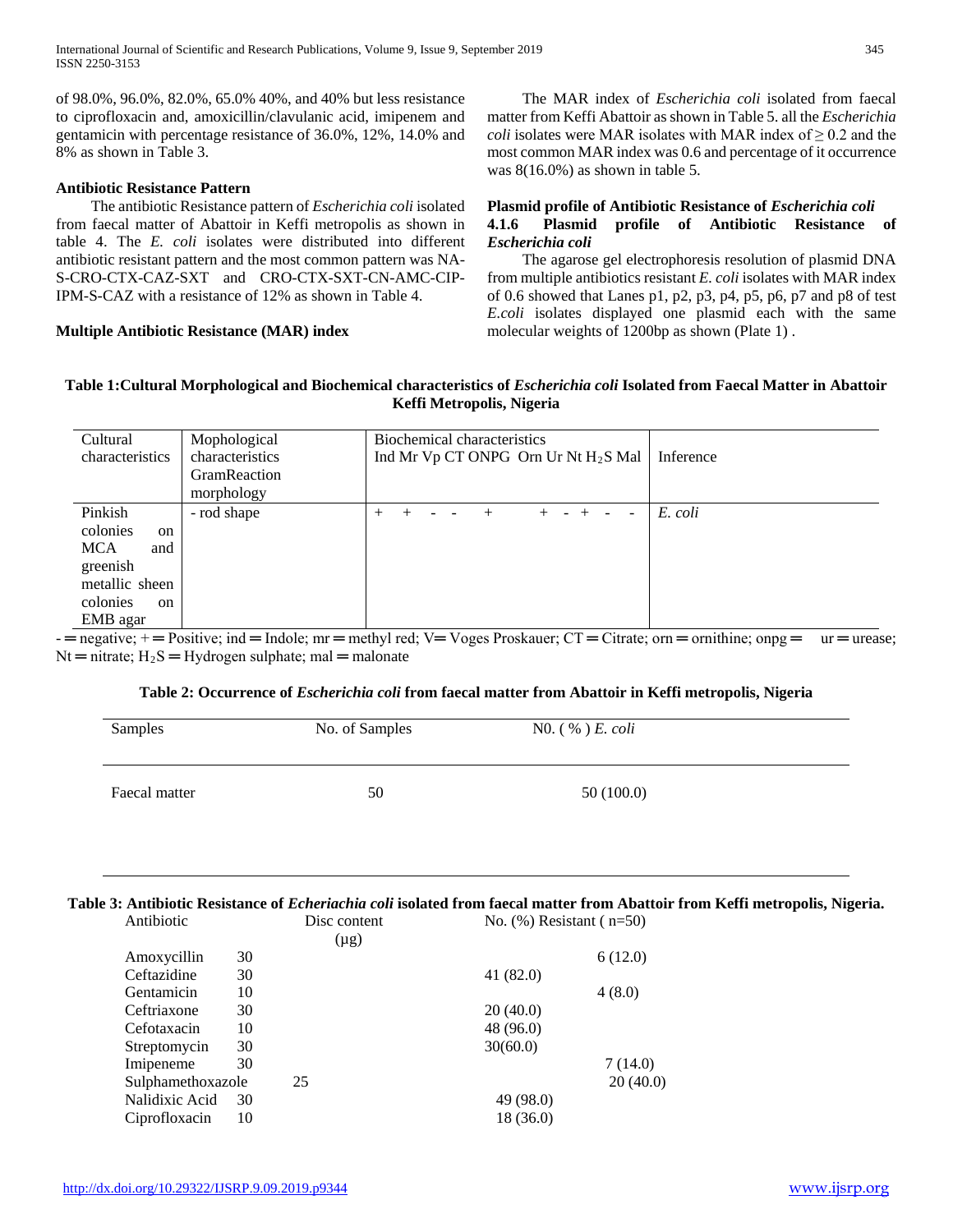|                                  | on +، Ammonic Resistance pattern of <i>Escherichi</i> a con from Icacal matter from Abatton in Reffi metro |
|----------------------------------|------------------------------------------------------------------------------------------------------------|
| Antibiotic Resistance pattern    | Frequency $(\% )$ Isolates, $(n = 50)$                                                                     |
| NA                               | 2(4.0)                                                                                                     |
| S, CAZ                           | 3(6.0)                                                                                                     |
| NA, CTX                          | 3(6.0)                                                                                                     |
| NA, CTX, CAZ                     | 1(2.0)                                                                                                     |
| NA, S, CAZ                       | 1(2.0)                                                                                                     |
| NA, AMC, S                       | 1(2.0)                                                                                                     |
| NA, S, CRO                       | 1(2.0)                                                                                                     |
| NA, SXT, CTX                     | 1(2.0)                                                                                                     |
| NA, CIP, CAZ, CTX                | 1(2.0)                                                                                                     |
| NA, S, SXT, CAZ                  | 1(2.0)                                                                                                     |
| NA, CIP, SXT, CTX                | 1(2.0)                                                                                                     |
| NA, SXT, CAZ, CTX                | 1(2.0)                                                                                                     |
| NA,CTX,CRO,S                     | 1(2.0)                                                                                                     |
| NA, SXT, CTX, S                  | 1(2.0)                                                                                                     |
| NA, SXT, S, CN, CAZ              | 1(2.0)                                                                                                     |
| CIP, NA, SXT, CAZ, CTX           | 1(2.0)                                                                                                     |
| NA, SXT, CAZ, S, CTX             | 1(2.0)                                                                                                     |
| NA,CRO,CAZ,S,CTX                 | 1(2.0)                                                                                                     |
| NA, S, CRO, CAZ, SXT             | 2(4.0)                                                                                                     |
| NA, S, SXT, CAZ, IPM             | 1(2.0)                                                                                                     |
| NA,CIP,SXT,S,IPM,CTX             | 1(2.0)                                                                                                     |
| NA, S, CRO, CTX, CAZ, SXT        | 6(12.0)                                                                                                    |
| NA,CIP,S,CRO,CAZ,SXT             | 1(2.0)                                                                                                     |
| NA, S, CRO, CTX, CAZ, CN, SXT    | 1(2.0)                                                                                                     |
| CRO,CTX,SXT,AMC,CIP,CAZ,NA       | 3(6.0)                                                                                                     |
| CRO,CTX.SXT.AMC,CIP,CAZ,IPM      | 1(2.0)                                                                                                     |
| NA,CRO,CTX.SXT.AMC,CIP,CAZ,IPM   | 5(10.0)                                                                                                    |
| CRO,CTX,SXT,CN,AMC,CIP,IPM,S,CAZ | 6(12.0)                                                                                                    |

## **Table 4: Antibiotic Resistance pattern of** *Escherichia coli* **from feacal matter from Abattoir in Keffi metropolis, Nigeria**

### **Table 5: Multiple Antibiotic Resistance (MAR) index of** *Escherichia coli* **isolated from faecal matter from abattoir in Keffi metropolis, Nigeria**

|                | No.0f Antibiotic No. of Antibiotic<br>Resistance to (a) tested (b) | (a/b) | <b>MAR</b> Index | Frequency (%)<br>MAR isolates $(n=50)$ |
|----------------|--------------------------------------------------------------------|-------|------------------|----------------------------------------|
| 9              | 10                                                                 |       | 0.9              | 6(12.0)                                |
| 8<br>7         | 10<br>10                                                           |       | 0.8              | 5(10.0)                                |
| 6              | 10                                                                 | 0.7   |                  | 5(10.0)                                |
| 5<br>4         | 10<br>10                                                           | 0.6   |                  | 8(16.0)                                |
| 3              | 10                                                                 |       |                  |                                        |
| $\overline{c}$ | 10                                                                 | 0.5   |                  | 7(14.0)                                |
| 1              | 10                                                                 |       | 0.4              | 6(12.0)                                |
|                |                                                                    | 0.3   |                  | 5(10.0)                                |
|                |                                                                    | 0.2   |                  | 6(12.0)                                |
|                |                                                                    | 0.1   |                  | 2(4.0)                                 |

MAR = Multiple Antibiotic Resistance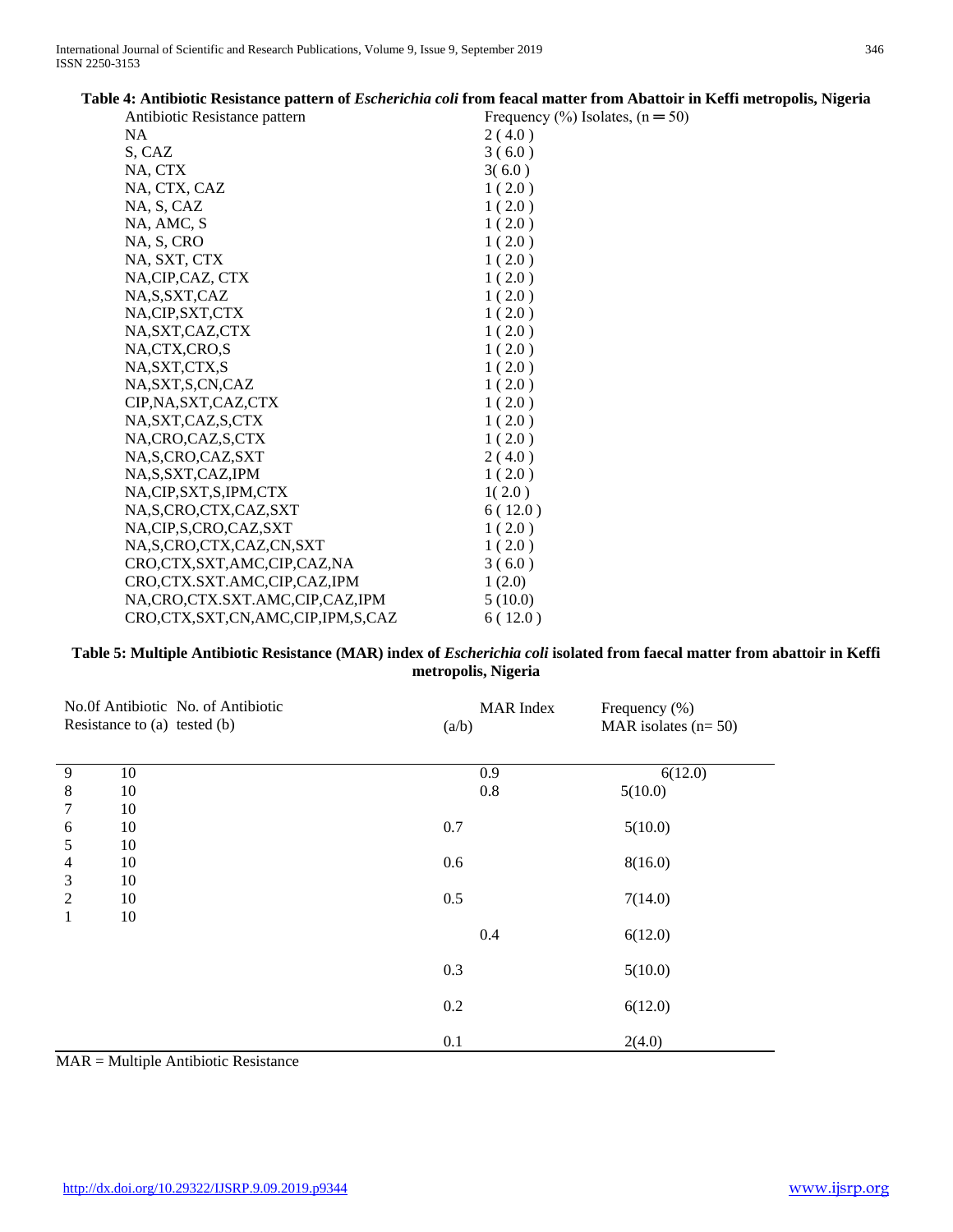|                | <b>ISOLATES</b> | <b>Number of Plasmids</b> | <b>Estimated Molecular sizes in base</b><br>pairs (bp) |
|----------------|-----------------|---------------------------|--------------------------------------------------------|
| <b>P1</b>      |                 |                           | 1200                                                   |
| P <sub>2</sub> |                 |                           | 1200                                                   |
| P <sub>3</sub> |                 |                           | 1200                                                   |
| <b>P4</b>      |                 |                           | 1200                                                   |
| <b>P5</b>      |                 |                           | 1200                                                   |
| <b>P6</b>      |                 |                           | 1200                                                   |
| P7             |                 |                           | 1200                                                   |
| P8             |                 |                           | 1200                                                   |

**Table 6: Numbers and Size of plasmid of MAR of** *Escherichia coli* **isolated from faecal matter from Abattoir in Keffi metropolis, Nigeria**

P1 to p8 represent the plasmid isolates, M represent a molecular larder.



**Plate 1: Agarose gel electrophoresis of the plasmid of the bacterial isolates in lane p1 to p8 while Lane M represents a 1500 molecular ladder**

### IV. DISCUSSION OF FINDINGS

 Antimicrobial use in animal production has been shown to lead to the emergence of resistant *Escherichia coli* throughout the food chain (Blanco *et al.,* 2011). Abattoirs are known all to pollute the environment either directly or indirectly from their various processes (Iroha *et al*., 2016). This study focuses on the Antibiotic Resistance and plasmid profile of *E. coli* isolated from faecal matter from Abattoir in Keffi metropolis, Nigeria. The prevalence of *E. coli* in faecal samples (100%) in this study was higher than the previous records of 60% and (Nazir, 2007) and (Rahman *et al.,*2008). The occurrence of *E. coli* from faecal matter obtained in not different from the study earlier reported by (Alhaj *et al*., 2007). The occurrences of *E. coli* from faecal matter observed in this study justify the fact that the cattle are reservoir of this organism. The occurrence of *E. coli* from these sources may have public health implication, since *E. coli* have been reported by many researchers as the most common agent of food borne diseases (Legesse *et al*., 2015). The result of our findings of antibiotic resistance shows that the isolates were highly resistant to Nalidixic Acid, ceftriaxone, ceftazidime and streptomycin and

these finding is with agreement with the study earlier described by (Alhaj *et al*.,2007; Babu *et al.,* 2009). Multiple resistances were reported to be more common than resistance to single antibiotics. It was also reported that a high percentage of *E. coli* isolated from faecal samples were resistant to one or more antibiotics and MDR isolates were more common with occurrence of 84.0%. This however is in agreement with studies earlier described by (Nsofor & Iroegbu, 2012, Adzitey *et al.,* 2012). The high resistance of *E. coli* isolates to antibiotics mentioned may be due to use of antibiotics as growth promoting substances in animal husbandry. The low susceptibility of *E. coli* to ceftriaxone, ceftazidime and ciprofloxacin may be due to misuse or abuse of the antibiotics (Ngwai *et al*., 2011; Okeke *et al.,* 2007). The percentage resistance of *E. coli* isolates to ciprofloxacin and third generation cephalosporin which are ceftriaxone 40%, ceftazidime 82% and cefotaxime 96% observed in this study were higher than 34% and 8.6 % reported by (Monique *et al* 2016). The higher level of resistance to third generation cephalosporins observed in this study may be due to the production Extended-spectrum betalactamases enzymes, although from the study the production of ESBL by *E.coli* Isolates resistance to third generation cephalosporin were not valuated in this study.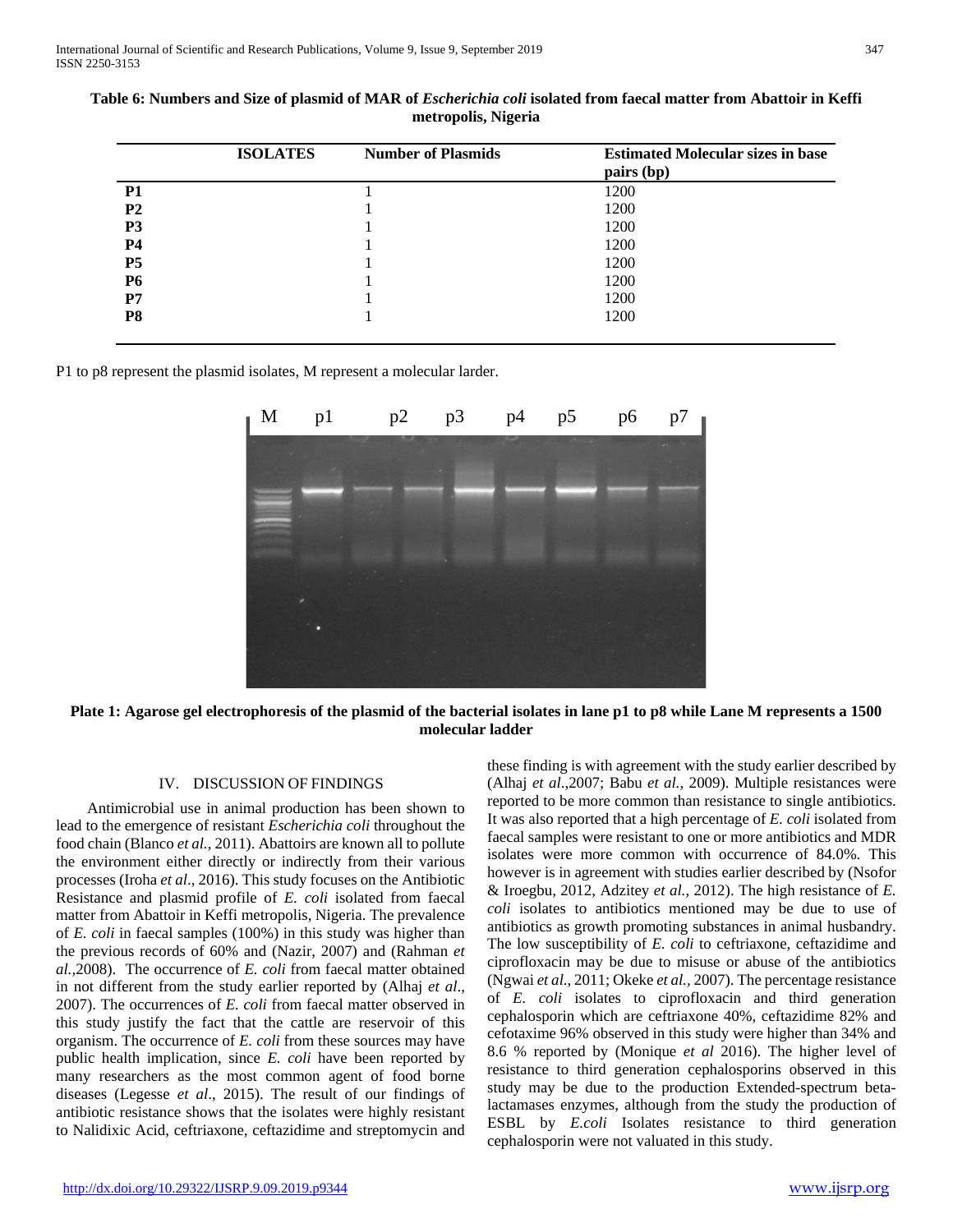The number and sizes of plasmid detected in multiple antibiotic resistance *E.coli* isolates observed in this study was different from the study earlier described by (Nsofor & Iroegbu, 2013) with size range of 1000bp to 120000bp and similar to study earlier described by (Adzitey *et al.,* 2012) in term of the plasmid size of 1200bp. The detection of plasmid DNA in the MAR isolates observed in this study is an indication that the genes may be encoded in the plasmid although the conjugation studies on the transfer of plasmid mediated resistant genes were not evaluated in this study. The low resistance of *E. coli* isolates to gentamicin 4%, amoxicillin/clavulanic acid 6% and imipenem 7% observed in this study was expected and this is similar to the study earlier described by Adzitey *et al.* (2012d) and Adzitey *et al.* (2012a). The low resistant of imipenem was with agreement to the study earlier described by Ajay *et al.* (2013) but was in contrast to Uma *et al.*  (2009) who reported high resistance to imipenem. The percentage resistance of the isolates to gentamicin, amoxicillin/clavulanic acid imipenem observed in this study was lower than the 12.5%, 58.8% and 20% of study earlier described by Nsofor and Iroegbu, (2013) and Ajay *et al.* (2013). The low susceptibility of *E. coli* to Ceftazidime observed in this study was in agreement with the study earlier reported by Ngwai *et al* (2011). The low percentage resistance of the isolates of the antibiotic reaction is an indication that such antibiotic may not have been abused or misused in the study location.

### V. CONCLUSION

 The *E. coli* isolates were less resistance to gentamicin, imipenem and amoxycilin/clavulanic acid and in view of this low resistance, such Antibiotic may be useful for treatment of infection cause by *E.coli* . In addition the MAR *E.coli* isolates carries the plasmid DNA and may be responsible for antibiotic resistance. Base on the findings of the study, the following are recommended:

- i. There should be mass education and public awareness programs on abuse and misused of antibiotics in Animals farms and slaughter house.The education and communication on the issue of antibiotic used in veterinary medicine should be improved.
- ii. There is need for constant antimicrobial susceptibility surveillance on cattle in slaughter house in Keffi, Nasarawa State.
- iii. Excess use or abuse of antibiotics should be reduced or stopped by judicious application of antibiotics for the safety of humans and farm animals. Further studies on molecular diversity of the resistance isolates should be carried out.

### **REFERENCES**

- [1] Abiade,-Paul, C.U., Kene, I.C. and Chah, K.F. (2006): Occurrence and antibiogram of*Salmonella* in effluent from Nsukka municipal abattoir. *Nigerian Veterinary Journal*. 1:48-53.
- Adelagan, J.A. (2002). Environmental policy and slaughter house waste in Nigeria. In: Proceedings of the 28th WEDC conference, India.
- [3] Adeyemo O.K. (2002). Unhygienic operations of a city abattoir in South Western Nigeria: environmental implication. *AJEAM/RAGEE 2002*, 4(1): 23- 27.
- [4] Adzitey, F., Ali, G.R.R, Huda, N., and Ting, S.L. 2012. Antibiotic resistance and plasmid profile of Escherichia coli isolated from ducks, duck rearing and

processing environments in Penang, Malaysia*. International Journal of Food Microbiology* 1 (2) 107-110.

- [5] Adzitey, F., Huda, N. and Ali G.R.R. 2012d. Prevalence and antibiotic resistance of *Campylobacter*, *Salmonella*, and *L. monocytogenes* in ducks-A review. *Food borne Pathogen and Diseases* 9: 498-505
- [6] Adzitey, F. 2011a. *Escherichia coli*, it prevalence and antibiotic resistant in Malaysia-A mini review. *Microbiology Journal* 1: 47-53.
- [7] Ajay Francis, Christopher., Sandhyam Hora. and Zileda Ali. (2013). Investigation of plasmid profile, antibiotic susceptibility pattern multiple antibiotic resistance index calculation of Escerichia coli isolates obtained from different human clinical specimens at tertiary care hospital in bareillyindia. Central research laboratory, Department of Biochemistry, shri Ram murti smarak institute of medical sciences, uttar Bareilli-india volume 6: 285- 289.
- [8] Akwa,V.L,Binbol, N.L., Samaila,K.L. and Marcus, N.D. (2007). Geographical perspective of Nasarawa state. 3rd Edition Onaivi Printing and Publishing Company Ltd. Keffi,Nigeria.
- [9] Alhaj, N., Mariana, N.S., Raha A.R. and Ishak, Z. 2007. Prevalence of antibiotic resistance among *Escherichia coli* from different sources in Malaysia. *International Journal of Poultry Science* 6: 293-297.
- [10] Bauer AW, Kirby WM, Sherris JC, Turck M. 1966. Antibiotic susceptibility testing by a standardized single disk method. Am. J. Clin. Pathol. 45(4): 493– 496.
- [11] Bello M, Lawan MK, Dzikwi AA, Maikai BV, Imam J & Sanusi M (2008). Abattoir conditions in Nigeria and public health significance under sustainable food security. Book of Abstracts: International Conference of Science and Technology, Held 28th- 30th October, 2008 at University of Abuja Conference Hall, Nigeria. Pp 88.
- [12] Bello, M. and Son, K. N. (2009). Assessment of microbial load from meat contact surfaces and isolation of entro-pathogenic*. E.coli* at a meat processing plant, Russia. *Nigeria veterinary journal*, 30: 1-8
- [13] Bensink JC, Botham FP. 1983. Antibiotic resistant coliform bacilli, isolated from freshly slaughtered poultry and from chilled poultry at retail outlets. Aust. Vet. J. 60: 80–3.
- [14] Bergey, D.H., and Holt, J.G., (1994). Bergey's Manual of Determinative Bacteriology. Baltimore: Williams and Wilkins
- [15] Blanco J, Mora A, Mamani R, Lopez C, Blanco M, Dahbi G, (2011). National Escherichia coli causing extraintestinal infections reveals the spread of drug-resistant clonal groups O25b:H4-B2-ST131, O15:H1- DST393 and CGA-D-ST69 with high virulence gene content in Spain. *J Antimicrob Chemothe*r; 66(9): 2011–21
- [16] Cao X, Cavaco LM, Lv Y, Li Y, Zheng B, Wang P (2011). Molecular characterization and antimicrobial susceptibility testing of Escherichia coli isolates from patients with urinary tract infections in 20 Chinese hospitals. *J Clin Microbiol;* 49(7): 2496–501.
- [17] Clinical and Laboratory Standards Institute (2012). Performance Standards for Antimicrobial
- [18] Susceptibility Testing. *CLSI 22nd Informational Supplement M*100-S22. Wayne, PA, USA.
- [19] Gundogdu A, Long YB, Katouli M. (2012). Prevalence and pathogenesis of extended-spectrum Escherichia coli causing urinary tract infection in hospitalized patients. *Eur J Clin Microbiol Infect Dis.*31(11):3107–16
- [20] Icgen B, Guerakan GC, Oezcengiz G (2002). Characterization of local isolates of Enterobacteriaceae from Turkey. Microbiol. Res. 157: 233- 238.
- [21] Iroha I. R., Eromonsele O. B., Moses I. B, Afiukwa F. N., Nwakaeze A. E., and Ejikeugwu P. C. (2016). *In vitro* antibiogram of multidrug resistant bacteria isolated from Ogbete
- [22] Kaper JB, Nataro JP, Mobley HLT. (2004). Pathogenic *Escherichia coli* . *Nat Rev Microbiol*. ;2:123–40.
- [23] Lakhotia RL, Stephens JF. 1973. Drug resistance and R factors among enterobacteria isolated from eggs. Poult. Sci.52: 1955-1962.
- [24] Legesse, G., Zenabu, H., Zelalem, A., Reta, T. and Bidir, Z. (2015).Prevalence and antimicrobial susceptibilitypatterns of Salmonella isolates inassociation with hygienic status frombutcher shops in Gondar town, Ethiopia. *Antimicrobial Resistance and Infection Control*.4:21.
- [25] Monique, R. Bidell., Melisa Palchak., John Mohr. And Thomas P. Lodise. (2016). Fluoroquinolone and third generation-cephalosporin resistance among Hospitilized patients with urinary track infection due to Escherichia